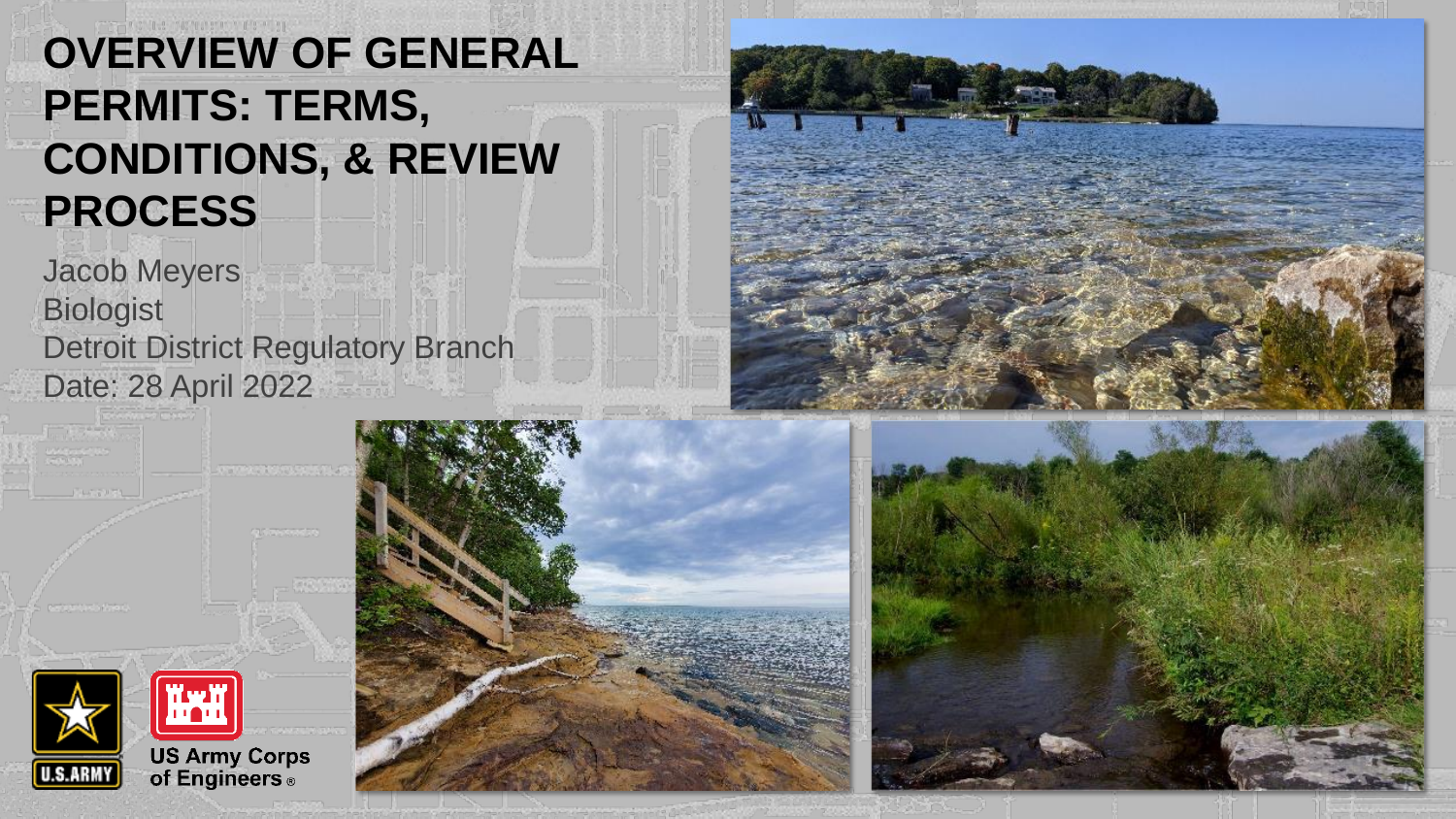

# **TYPES OF CORPS PERMITS**



### General Permits

- ▪Nationwide
	- **Elssued for the nation** 
		- on a 5-year cycle
- **Regional** 
	- **Elssued within a district** or State on a 5-year cycle

# Individual Permits

- **ELetter of Permission** ▪Notify adjacent
	- properties, State, and
	- Federal Agencies
- ▪Standard Permit **Requires public notice Requires EA**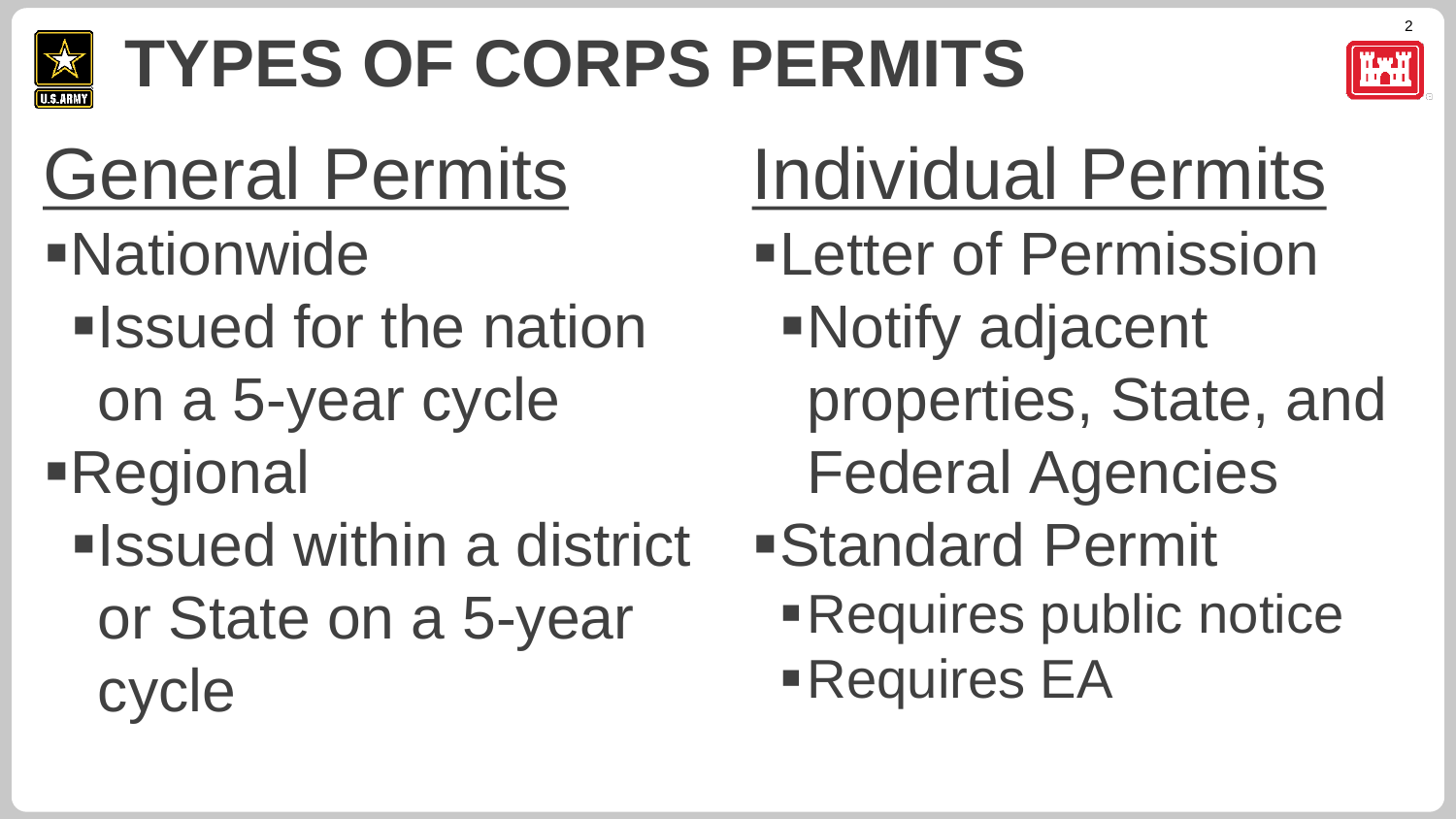

### **GENERAL PERMITS**



- Blanket Environmental Assessment
- Conditioned by state environmental agencies
- Nationwide permits conditioned by Corps district



**US Army Corps** of Engineers<sup>®</sup>



MICHIGAN DEPARTMENT OF ENVIRONMENT, GREAT LAKES, AND ENERGY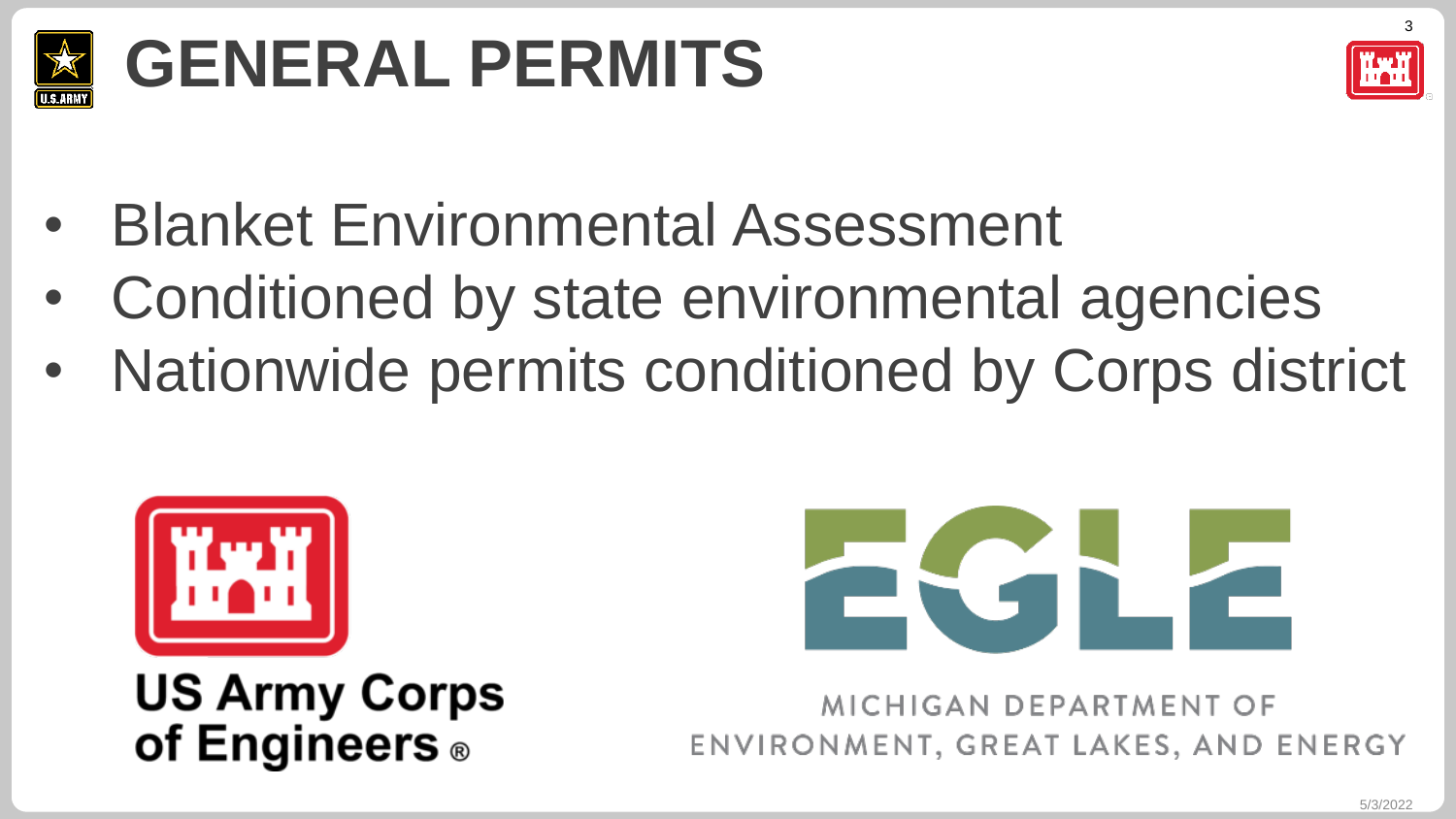

### **NATIONWIDE PERMITS**



- 59 Nationwide Permits (NWP)
- 57 issued in MI and IN including 4 new categories
	- In effect February 24, 2022
	- Expire March 14, 2026
- Can be found at:

https://www.lre.usace.army.mil/Missions/Regulatory-[Program-and-Permits/Detroit-District-General-Permit-](https://www.lre.usace.army.mil/Missions/Regulatory-Program-and-Permits/Detroit-District-General-Permit-Types/)Types/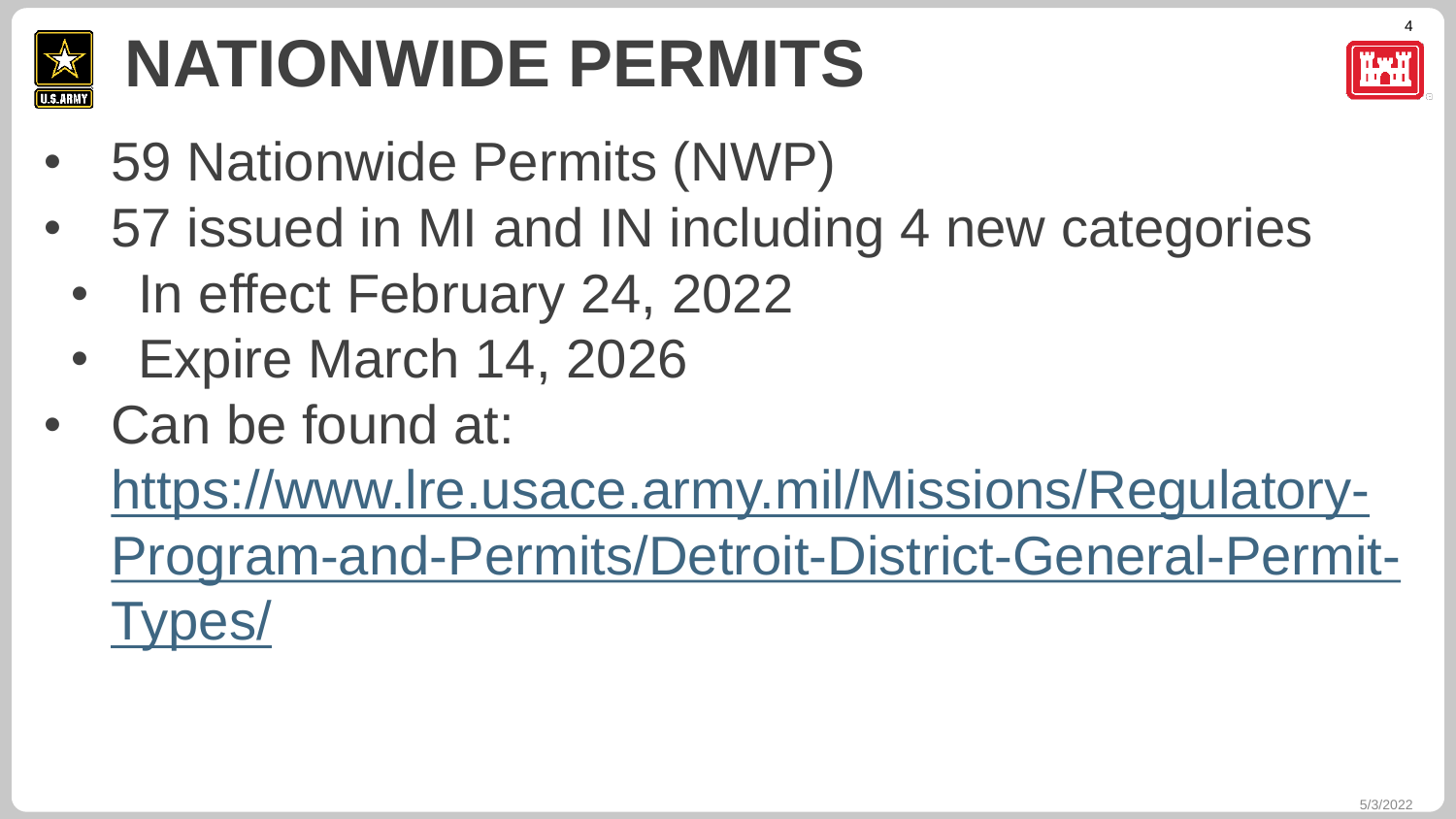### **NATIONWIDE PERMITS (NWP) USED IN MICHIGAN**



5



- NWP 13: Bank Stabilization
- NWP 3: Maintenance
- **NWP 57: Utility Lines**
- **NWP 18: Minor Discharges**
- NWP 14: Linear Transportation
- NWP 19: Minor Dredging
- NWP 7: Intakes and Outfalls

#### **Other NWP**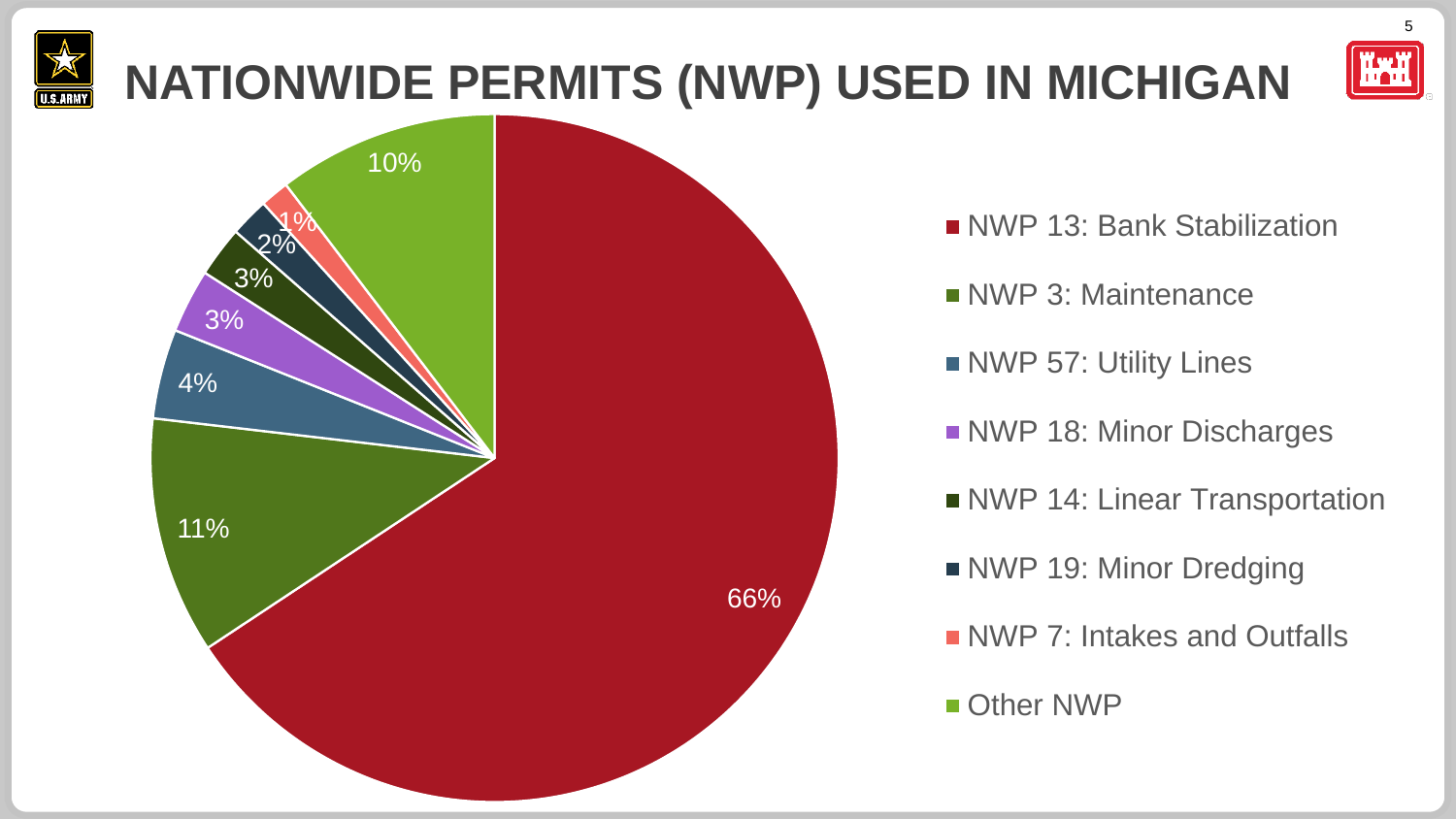

### **NATIONWIDE GENERAL CONDITIONS**

- Must use suitable material for the work
- Appropriate erosion and sediment control
- Properly maintain any authorized work
- Can not jeopardize continued existence threatened or endangered species – Section 7 Endangered Species Act
- Must report discovery previously unknown remains and artifacts – Section 106 Historic Properties





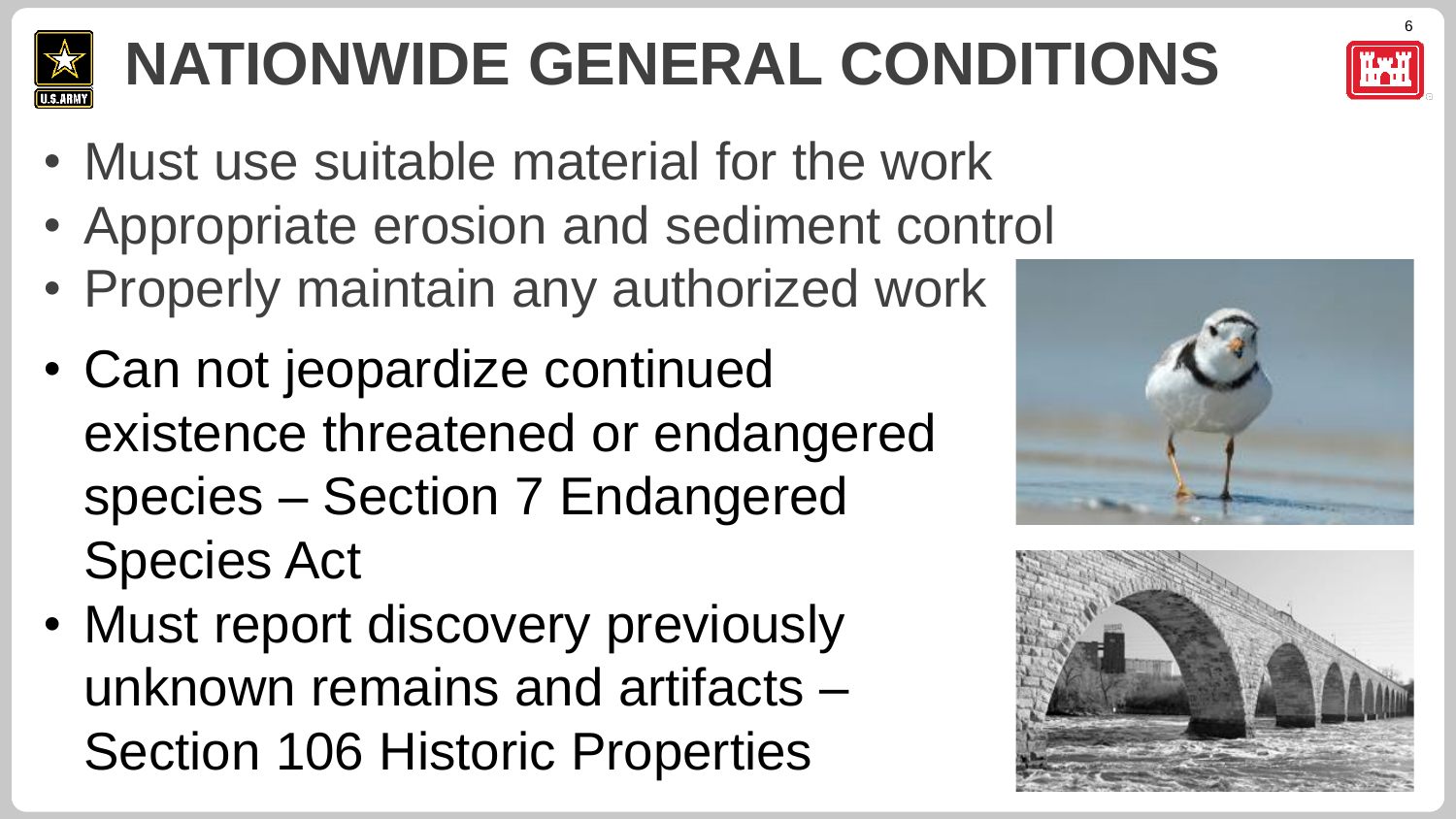

### **EXAMPLE NWP CONDITIONS**

18. Minor Discharges. (Authorities: Sections 10 and 404)

Minor discharges of dredged or fill material into all waters of the United States, provided the activity meets all of the following criteria:

(a) The quantity of discharged dredged or fill material and the volume of area excavated do not exceed 25 cubic yards below the plane of the ordinary high water mark or the high tide line;

(b) The discharge of dredged or fill material will not cause the loss of more than 1/10-acre of waters of the United States; and

(c) The discharge of dredged or fill material is not placed for the purpose of a stream diversion.

Notification: The permittee must submit a pre-construction notification to the district engineer prior to commencing the activity if: (1) the discharge of dredged or fill material or the volume of area excavated exceeds 10 cubic yards below the plane of the ordinary high water mark or the high tide line, or (2) the discharge of dredged or fill material is in a special aquatic site, including wetlands. (See general condition 32.)

#### Detroit District NWP 18 Regional Conditions:

- a. Discharges of sand and/or pea gravel for creation or maintenance of shoreline recreation areas, swim areas, and the like, the location and waterward extent of the discharge must be the least environmentally damaging practicable alternative.
- b. The discharge material consists of clean, uncontaminated sand or crushed rock or stone.



Project must meet all terms of the NWP or RGP...

**Detroit District** Regional Conditions.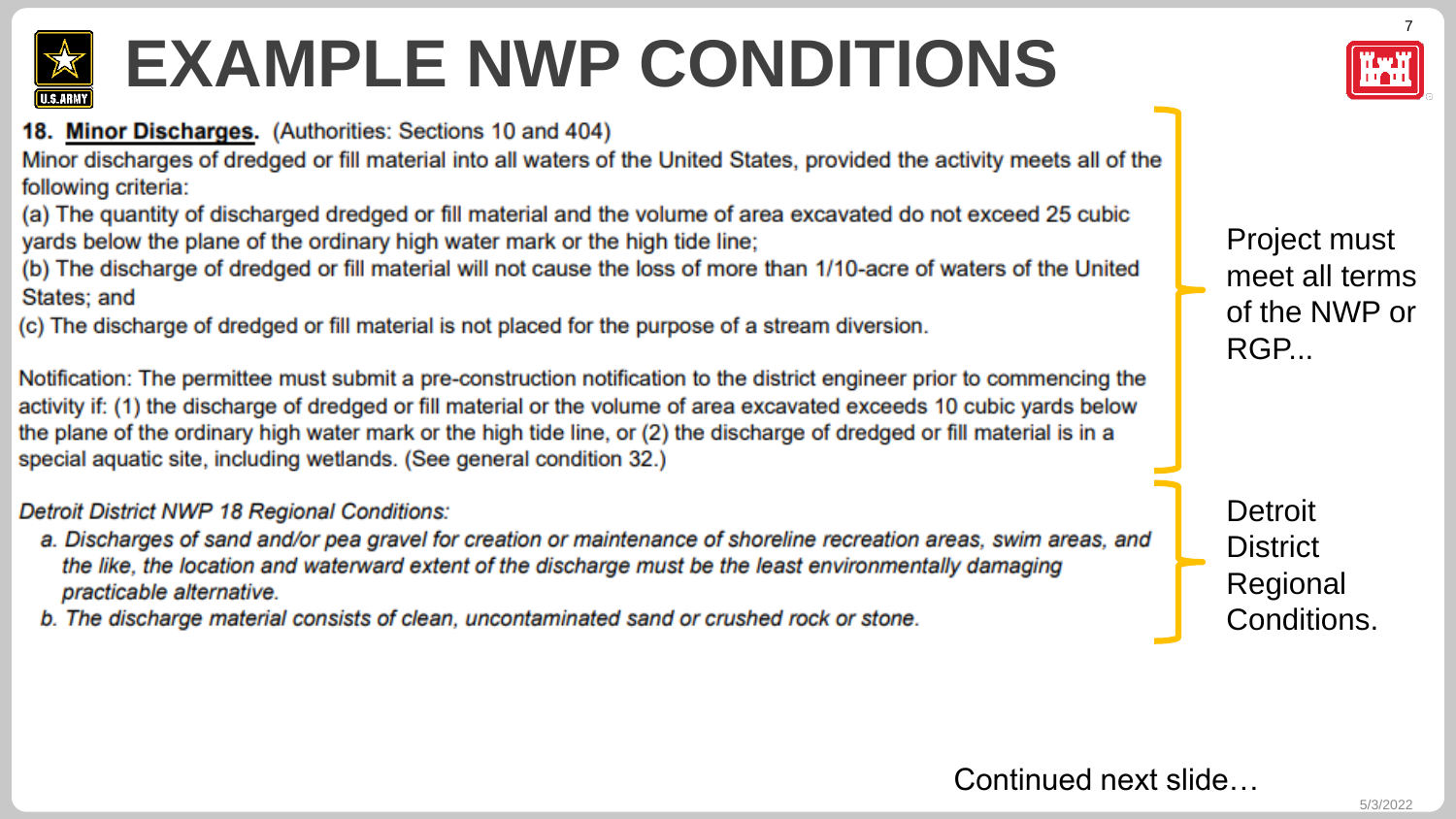

### **EXAMPLE NWP WQC/CZMA CONDITIONS**



EGLE Water Quality Certification/CZMA consistency for NWP 18: EGLE granted certification/consistency subject to General Conditions and the following specific conditions:

- a. The discharge shall not result in the loss of more than 1,000 square feet of waters of the state, and loss of any acreage of wetland habitat is prohibited.
- b. All fill must be placed outside the floodway.
- c. For discharges of sand and/or pea gravel for creation or maintenance of shoreline recreation areas, swim areas, and the like, the location and waterward extent of the discharge must be the least environmentally damaging practicable alternative.

WQC/CZMA conditions from EGLE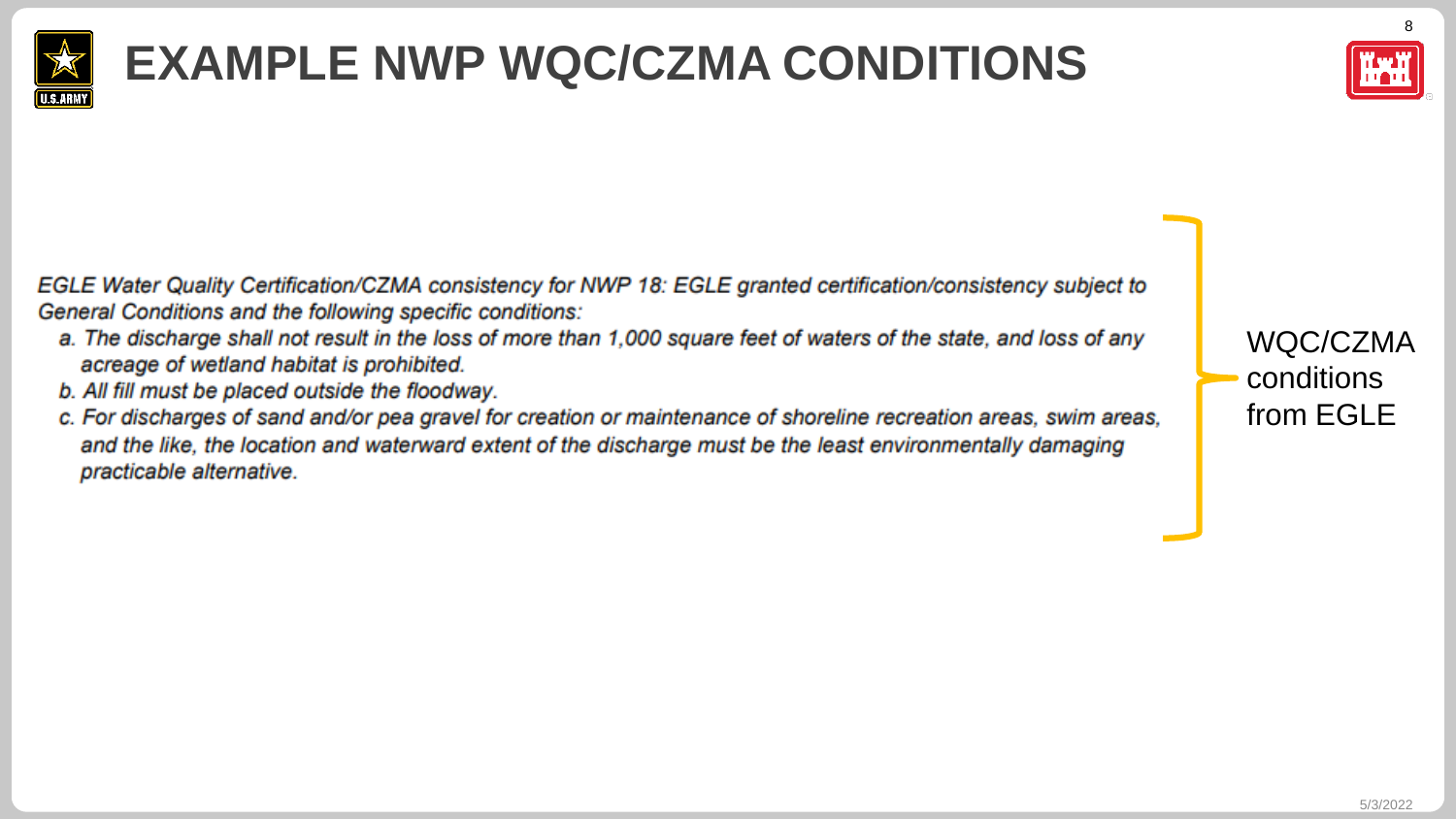

### **MICHIGAN REGIONAL PERMITS**

- 25 Permits
- Current permits expire June 30, 2022
- Can be found at: https://www.lre.usace.army.mil/Portals/69/docs/regula [tory/PDFs/19902000050S16\\_Final%20with%20Regio](https://www.lre.usace.army.mil/Portals/69/docs/regulatory/PDFs/19902000050S16_Final%20with%20Regional%20Conditions-RMD_PN.pdf) nal%20Conditions-RMD\_PN.pdf



9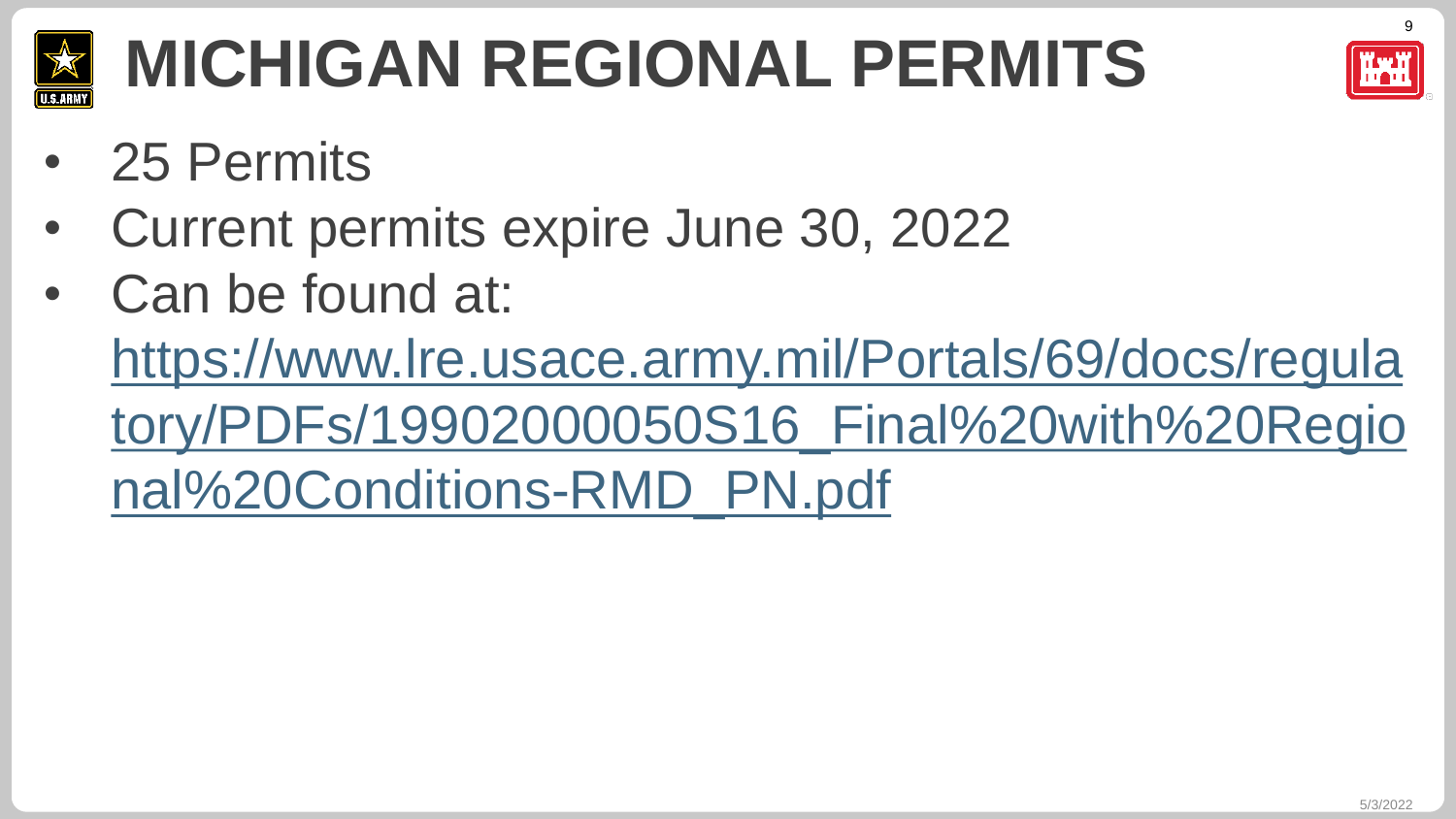

### **REGIONAL PERMIT USE IN MICHIGAN**





■RPD - Seawalls & Backfill < OHWM

■RPA - Docks-Permanent and Seasonal

RPX - Riprap / Revetment

■RPG - Boat Hoists

■RPO - Removal of Structures

**RPB - Spring Piles/Pile Clusters** 

**RPF** - Individual Dredging

■RPY - Access Steps / Stairways

■Other RPGs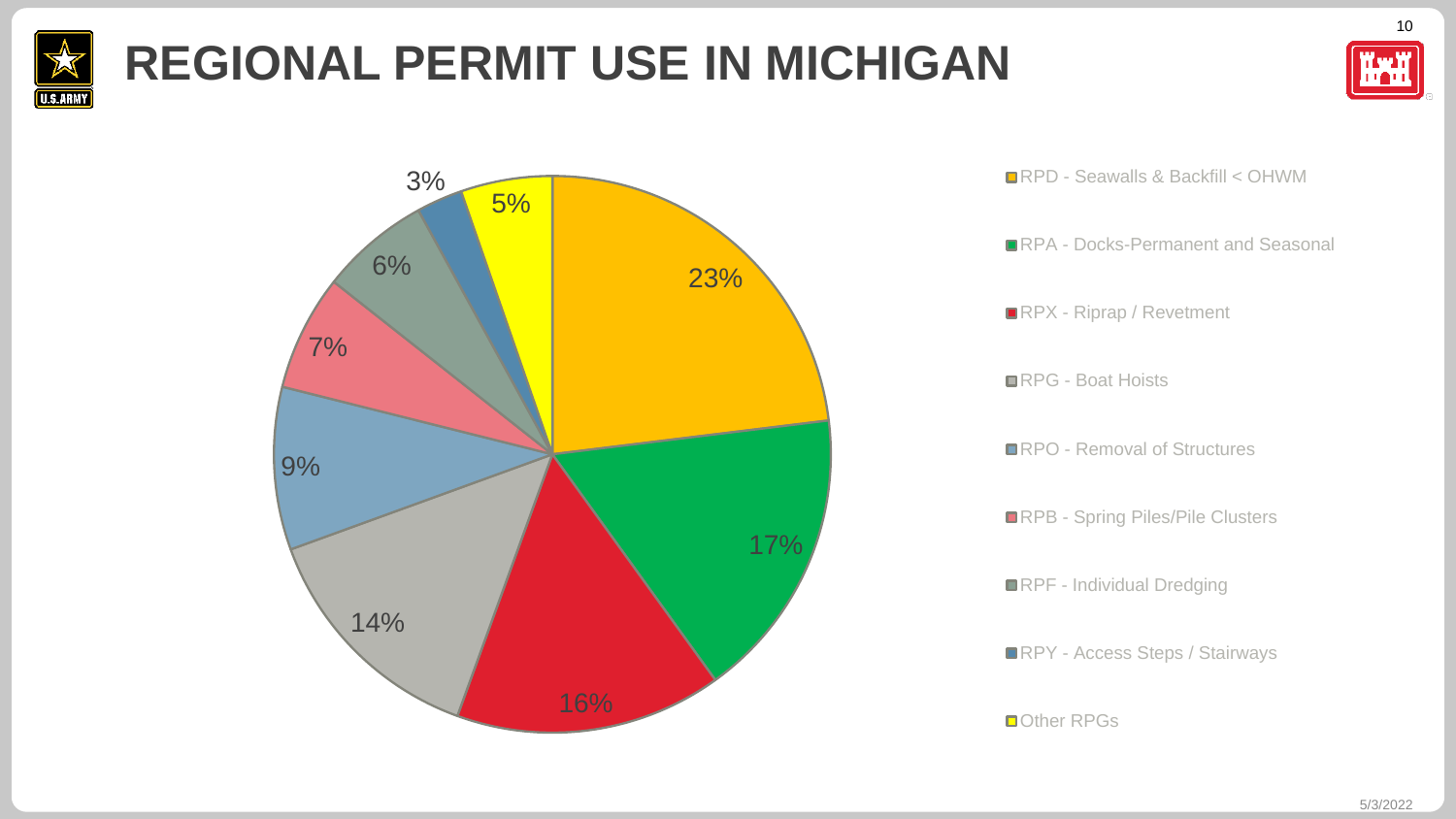

## **GENERAL CONDITIONS MI RGP**



- Minimal effect to navigation
- Not valid until state and local authorizations received
- Considered impact on public interest factors
- Corps can decide to evaluate as an individual permit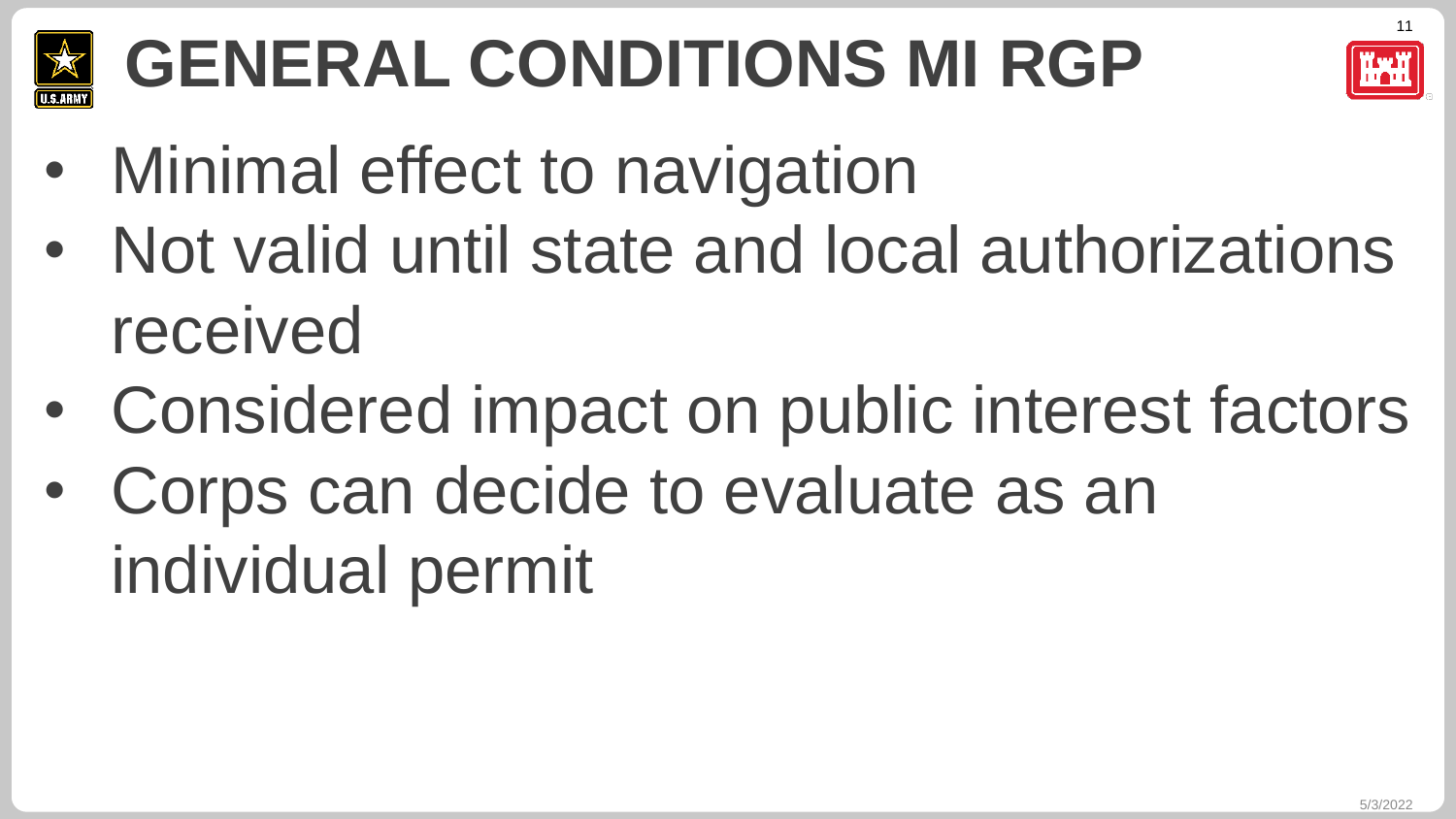### **EXAMPLE MI REGIONAL PERMIT**

#### **B. Spring Piles/Pile Clusters**

- The location and number of proposed spring piles/pile clusters shall be reasonable and consistent with location and number provided for similar structures in the vicinity.
- The spring piles/pile clusters shall be constructed of non-contaminated materials. 2)
- The piling(s) would not cause the total number of watercraft accommodated on the  $3)$ lot to exceed four (4), including other existing and/or proposed moorage structures on the lot.

MDEQ Water Quality Certification/CZMA Consistency for RP B: MDEQ granted certification based on the following conditions: (a) Structures shall not adversely impact navigation.

Regional Permit **Category** 

Detroit District Regional Conditions.

WQC/CZMA conditions from EGLE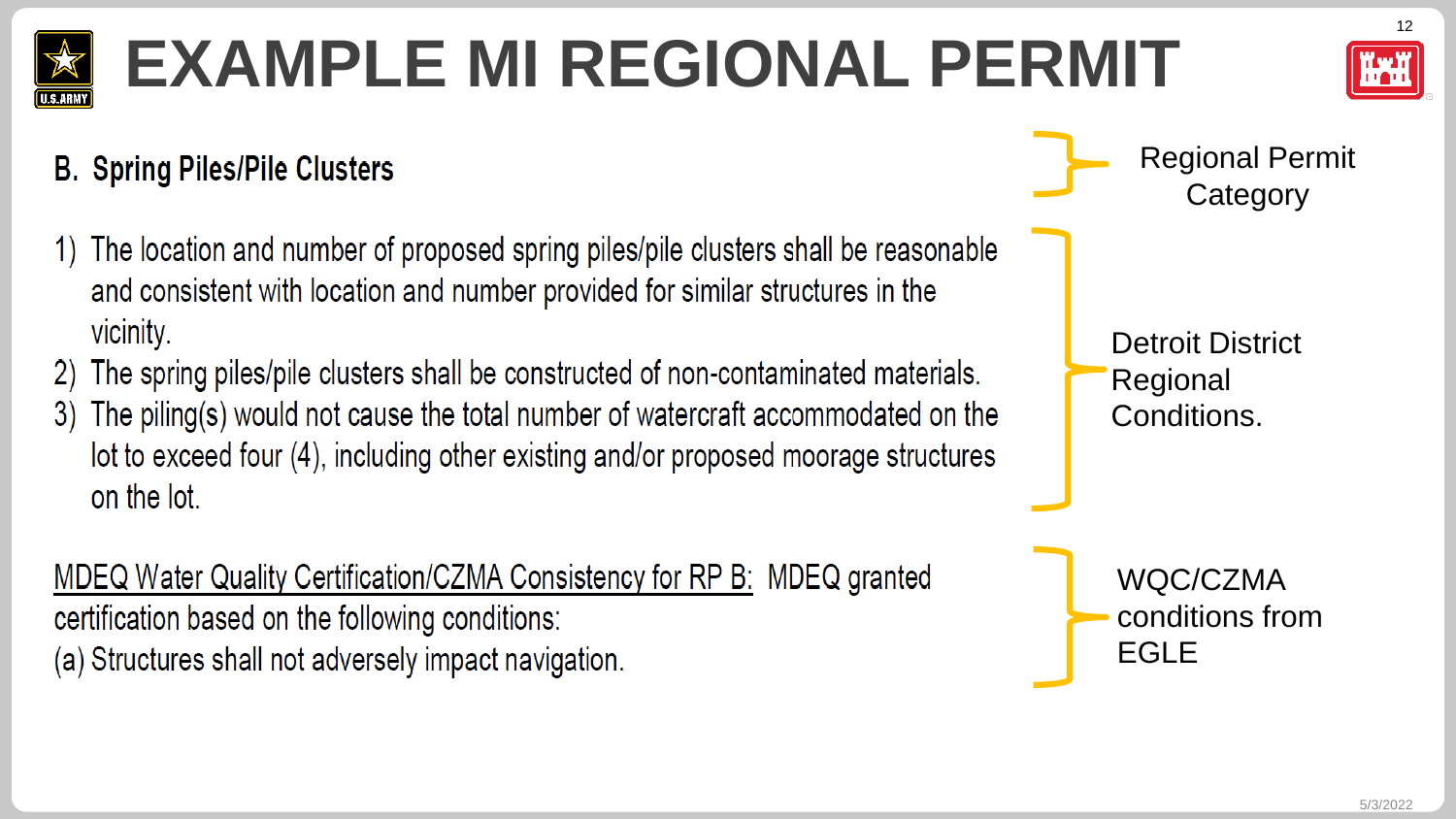

### **HOW TO APPLY FOR A PERMIT IN MICHIGAN**



• Create an account and submit your project through the MiWaters:

<https://miwaters.deq.state.mi.us/ncore/external/home>

- EGLE has resources and support for using the MiWaters portal.
- The State of Michigan will route proposals in the Corps jurisdiction to the appropriate District or Field office.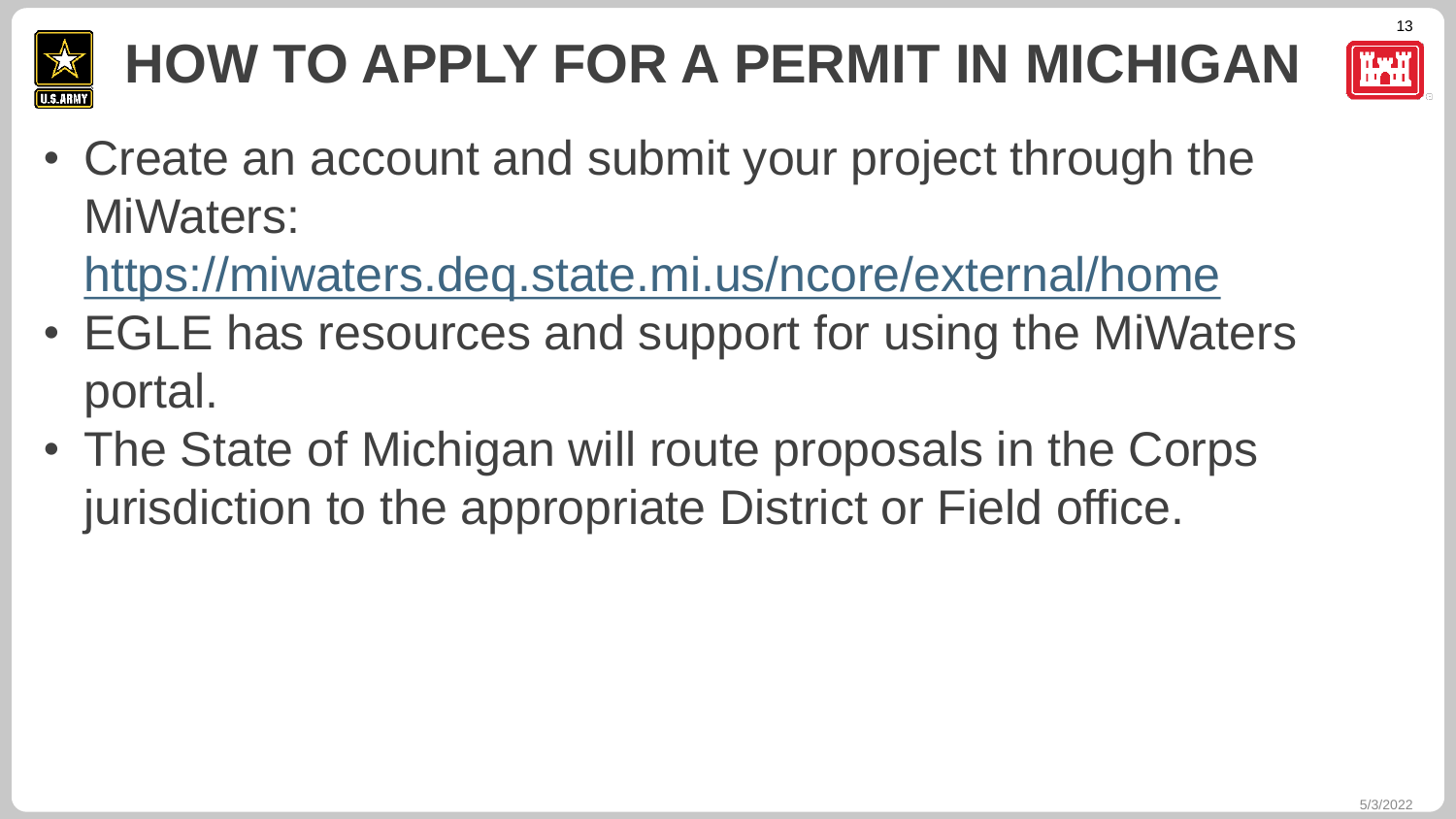

### **INDIANA REGIONAL PERMIT**

- 7 categories
- Expires December 15, 2024
- Also evaluate permits under Nationwide and Indiana Programmatic Permits
- Located at:

https://www.lre.usace.army.mil/Portals/69/d [ocs/regulatory/PDFs/Final\\_IN\\_RGP\\_2019.p](https://www.lre.usace.army.mil/Portals/69/docs/regulatory/PDFs/Final_IN_RGP_2019.pdf) df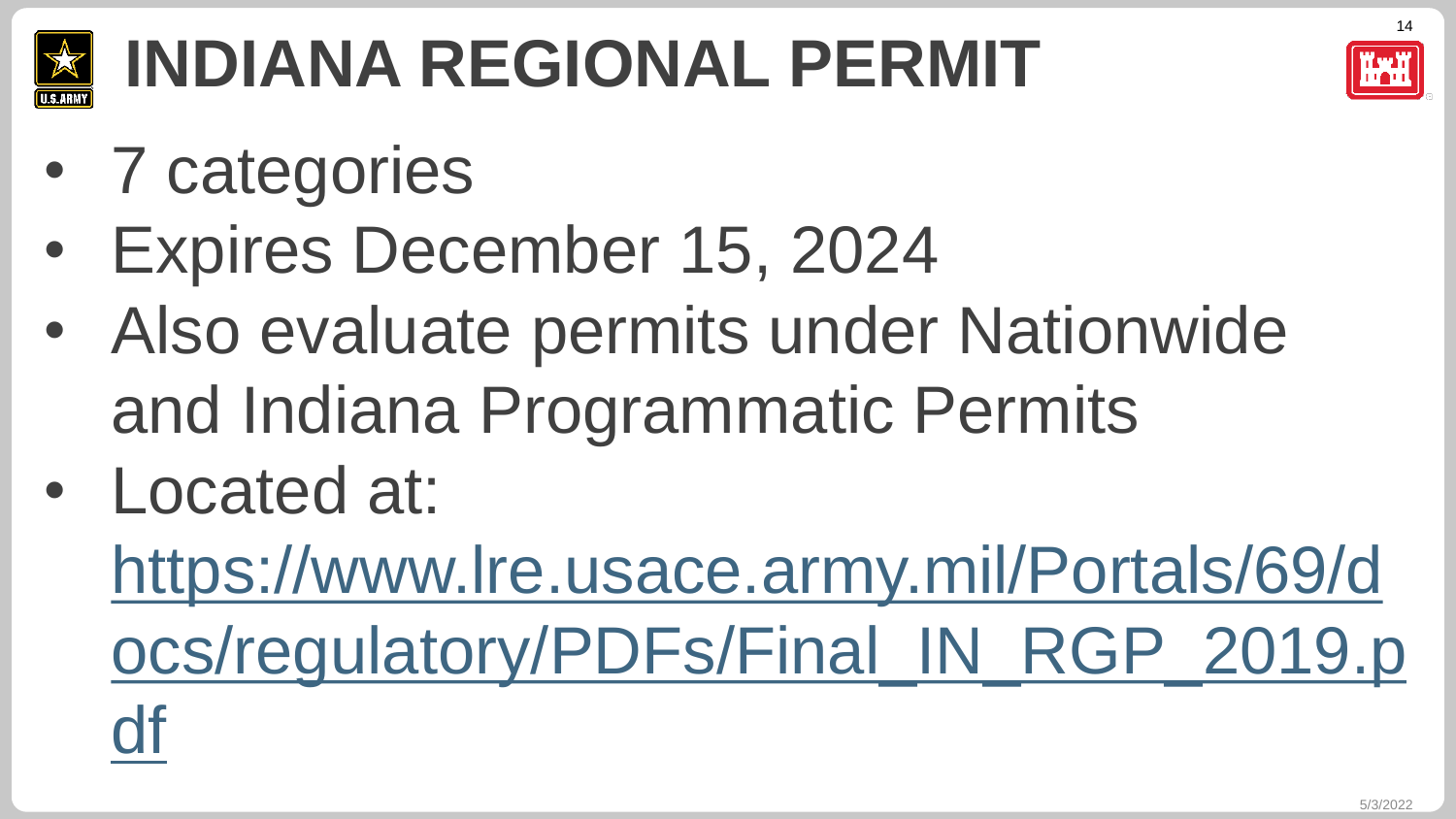

### **REGIONAL PERMIT USE IN INDIANA**



15

**IN** - Transportation Projects

- IN Bank Stabilization
- IN Residential
- **IN Minor Discharges & Excavation Activities**
- Other RGPs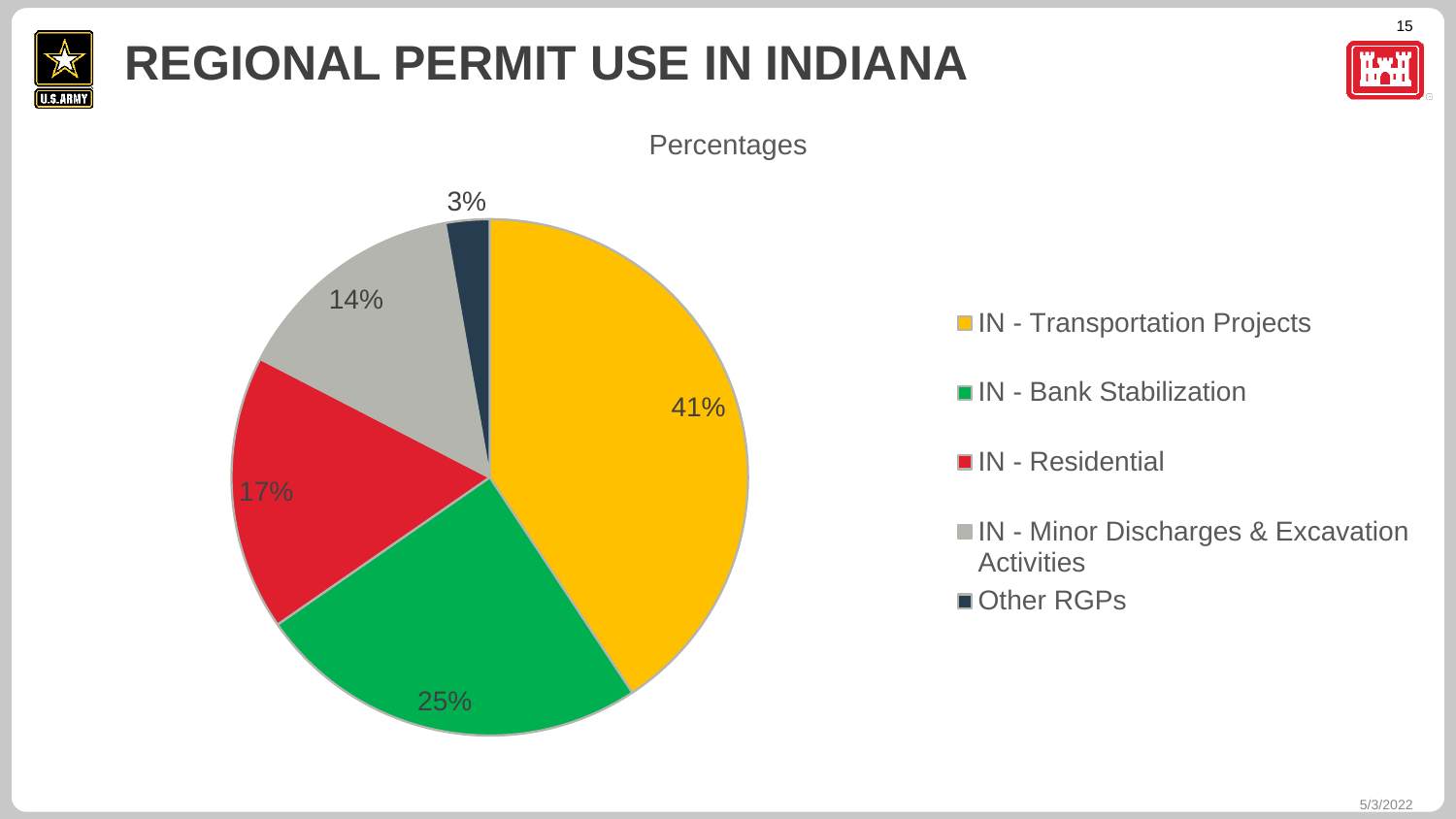

### **INDIANA CONDITIONS**



- No work near public water supply intake
- Equipment refueled and maintained in an upland area
- Activity must be a single and complete project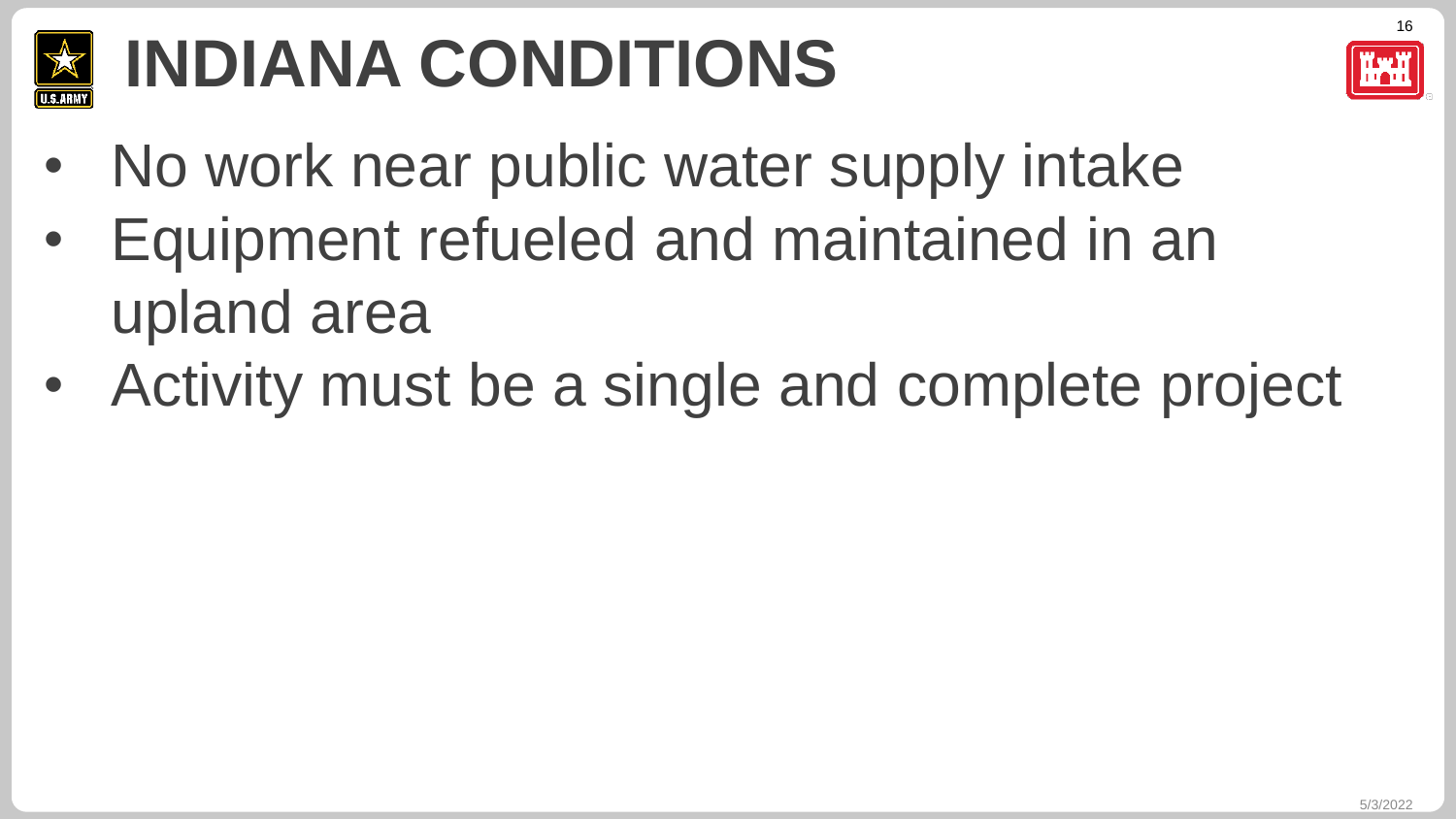

### **HOW TO APPLY IN INDIANA**

- Public freshwater lakes
	- Start with IDNR application
- Other waters
	- Start with Corps or IDEM application
	- We coordinate with other agencies
- Not sure? Contact us!
	- Michiana Branch Office
	- [https://www.lre.usace.army.mil/Missions/Regulatory-](https://www.lre.usace.army.mil/Missions/Regulatory-Program-and-Permits/Contact-Us/)Program-and-Permits/Contact-Us/

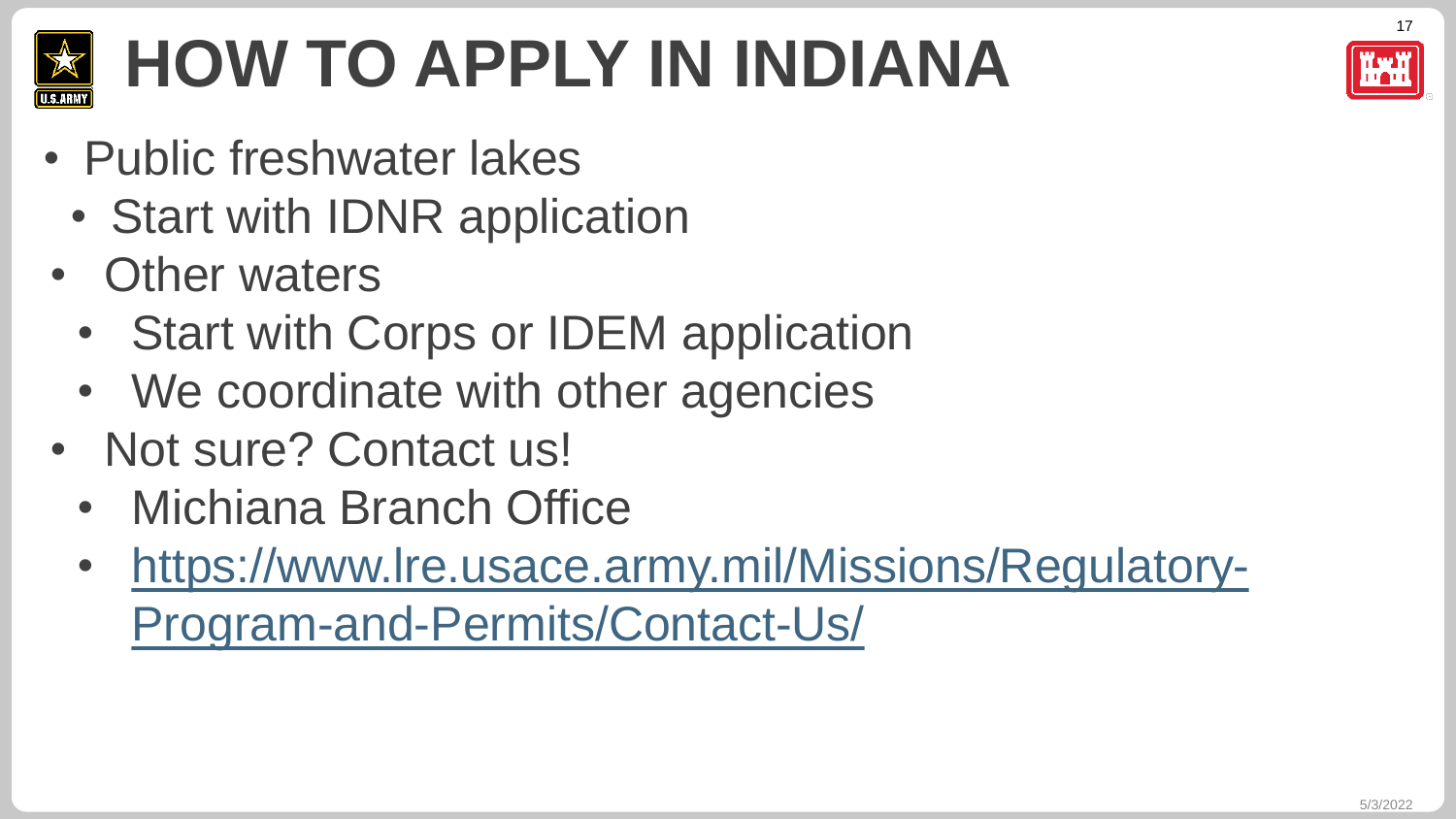

### **EVALUATION TIMEFRAMES**

- Target timeframes:
	- General permits < 60 calendar days
		- Nationwide Permits and Regional General Permits
	- Individual permits < 120 calendar days
		- Letters of Permission and Standard Permits
- From the time we receive a complete application
- May vary for complex projects



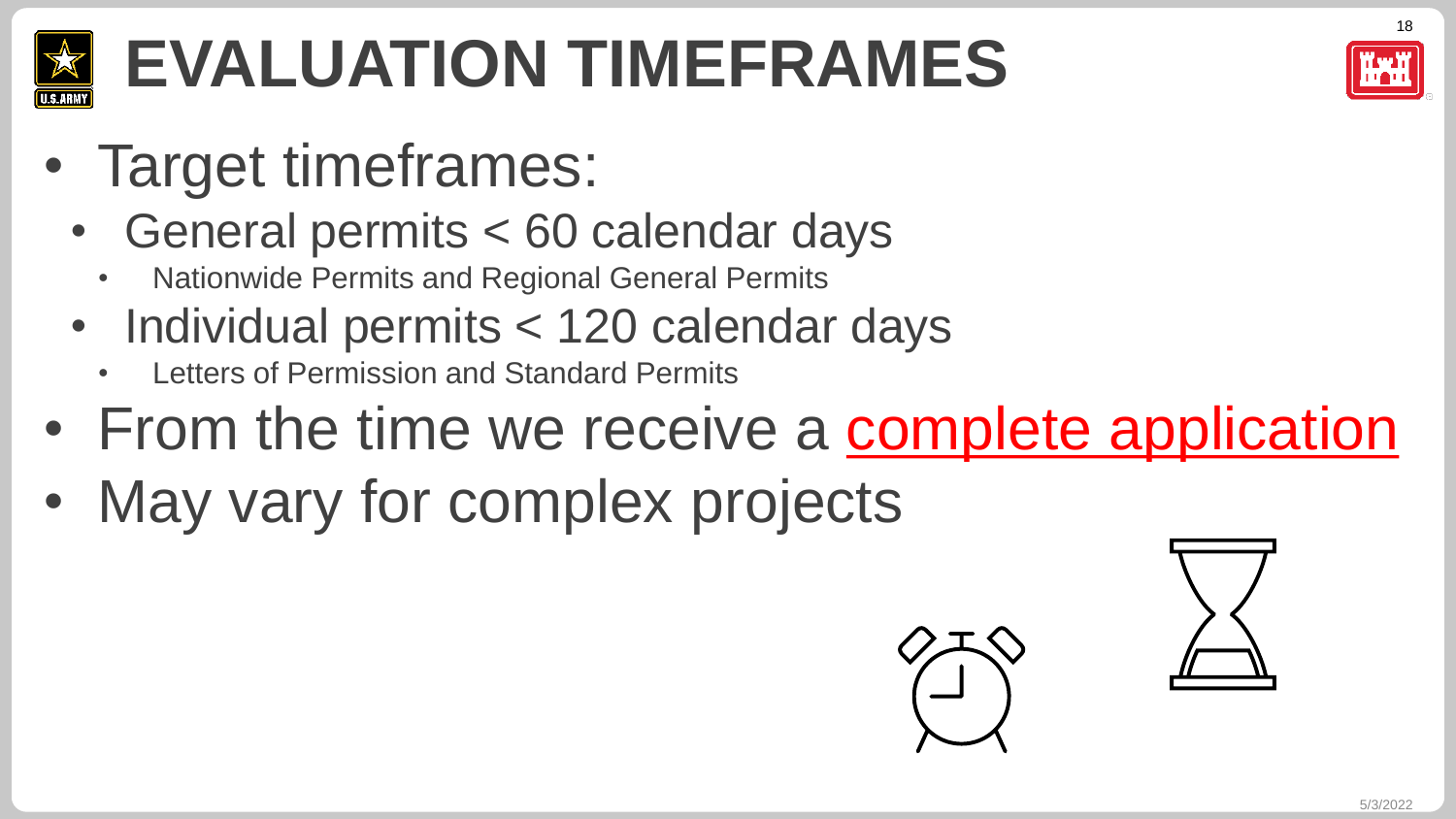

### **OTHER PERMIT REQUIREMENTS**



- Most projects that require Corps permits also require state permits
	- Section 401 Water Quality Certification
	- Coastal Zone Management Consistency
- Check county/local requirements